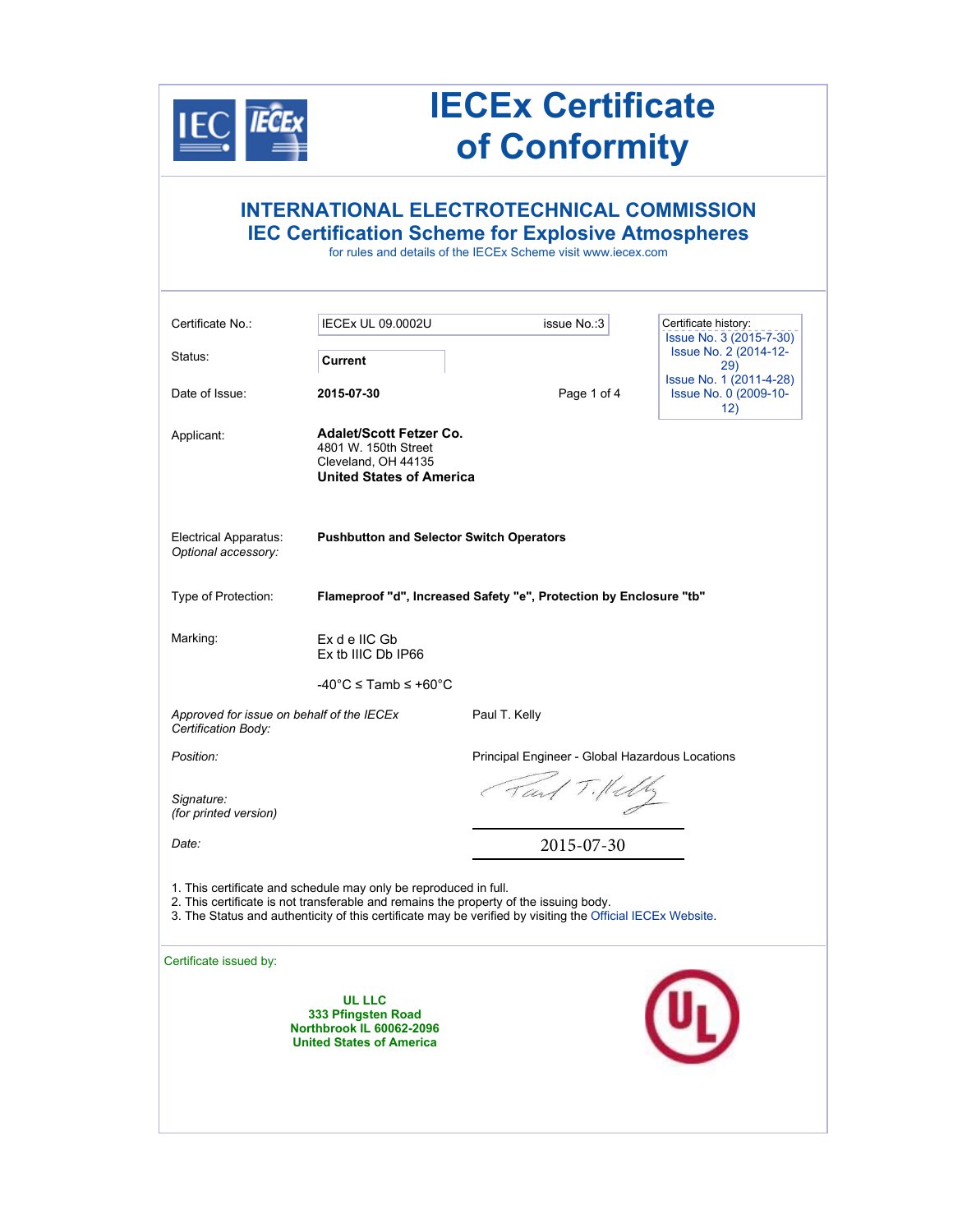| Certificate No.:                                             | <b>IECEX UL 09.0002U</b>                                                                                         |                                                                                                                                                                                                                                                                                                                                                                                                                                                                                               |  |
|--------------------------------------------------------------|------------------------------------------------------------------------------------------------------------------|-----------------------------------------------------------------------------------------------------------------------------------------------------------------------------------------------------------------------------------------------------------------------------------------------------------------------------------------------------------------------------------------------------------------------------------------------------------------------------------------------|--|
| Date of Issue:                                               | 2015-07-30                                                                                                       | Issue No.: 3                                                                                                                                                                                                                                                                                                                                                                                                                                                                                  |  |
|                                                              |                                                                                                                  | Page 2 of 4                                                                                                                                                                                                                                                                                                                                                                                                                                                                                   |  |
| Manufacturer:                                                | <b>Adalet/Scott Fetzer Co.</b><br>4801 W. 150th Street<br>Cleveland, OH 44135<br><b>United States of America</b> |                                                                                                                                                                                                                                                                                                                                                                                                                                                                                               |  |
| Additional Manufacturing location<br>$(s)$ :                 |                                                                                                                  |                                                                                                                                                                                                                                                                                                                                                                                                                                                                                               |  |
| as amended.                                                  |                                                                                                                  | This certificate is issued as verification that a sample(s), representative of production, was assessed and tested and<br>found to comply with the IEC Standard list below and that the manufacturer's quality system, relating to the Ex products<br>covered by this certificate, was assessed and found to comply with the IECEx Quality system requirements. This<br>certificate is granted subject to the conditions as set out in IECEx Scheme Rules, IECEx 02 and Operational Documents |  |
| <b>STANDARDS:</b>                                            | documents, was found to comply with the following standards:                                                     | The electrical apparatus and any acceptable variations to it specified in the schedule of this certificate and the identified                                                                                                                                                                                                                                                                                                                                                                 |  |
| IEC 60079-0: 2011<br>Edition: 6.0                            | Explosive atmospheres - Part 0: General requirements                                                             |                                                                                                                                                                                                                                                                                                                                                                                                                                                                                               |  |
| IEC 60079-1: 2007-04<br>Edition: 6                           | Explosive atmospheres - Part 1: Equipment protection by flameproof enclosures "d"                                |                                                                                                                                                                                                                                                                                                                                                                                                                                                                                               |  |
| IEC 60079-31: 2008<br>Edition: 1                             |                                                                                                                  | Explosive atmospheres - Part 31: Equipment dust ignition protection by enclosure 't'                                                                                                                                                                                                                                                                                                                                                                                                          |  |
| IEC 60079-7: 2006-07<br>Edition: 4                           | Explosive atmospheres - Part 7: Equipment protection by increased safety "e"                                     |                                                                                                                                                                                                                                                                                                                                                                                                                                                                                               |  |
|                                                              | expressly included in the Standards listed above.                                                                | This Certificate does not indicate compliance with electrical safety and performance requirements other than those                                                                                                                                                                                                                                                                                                                                                                            |  |
| <b>TEST &amp; ASSESSMENT REPORTS:</b>                        |                                                                                                                  | A sample(s) of the equipment listed has successfully met the examination and test requirements as recorded in                                                                                                                                                                                                                                                                                                                                                                                 |  |
| Test Report:<br>US/UL/ExTR09.0002/00<br>US/UL/ExTR09.0002/03 | US/UL/ExTR09.0002/01                                                                                             | US/UL/ExTR09.0002/02                                                                                                                                                                                                                                                                                                                                                                                                                                                                          |  |
| <b>Quality Assessment Report:</b>                            |                                                                                                                  |                                                                                                                                                                                                                                                                                                                                                                                                                                                                                               |  |
| US/UL/QAR08.0003/06                                          |                                                                                                                  |                                                                                                                                                                                                                                                                                                                                                                                                                                                                                               |  |
|                                                              |                                                                                                                  |                                                                                                                                                                                                                                                                                                                                                                                                                                                                                               |  |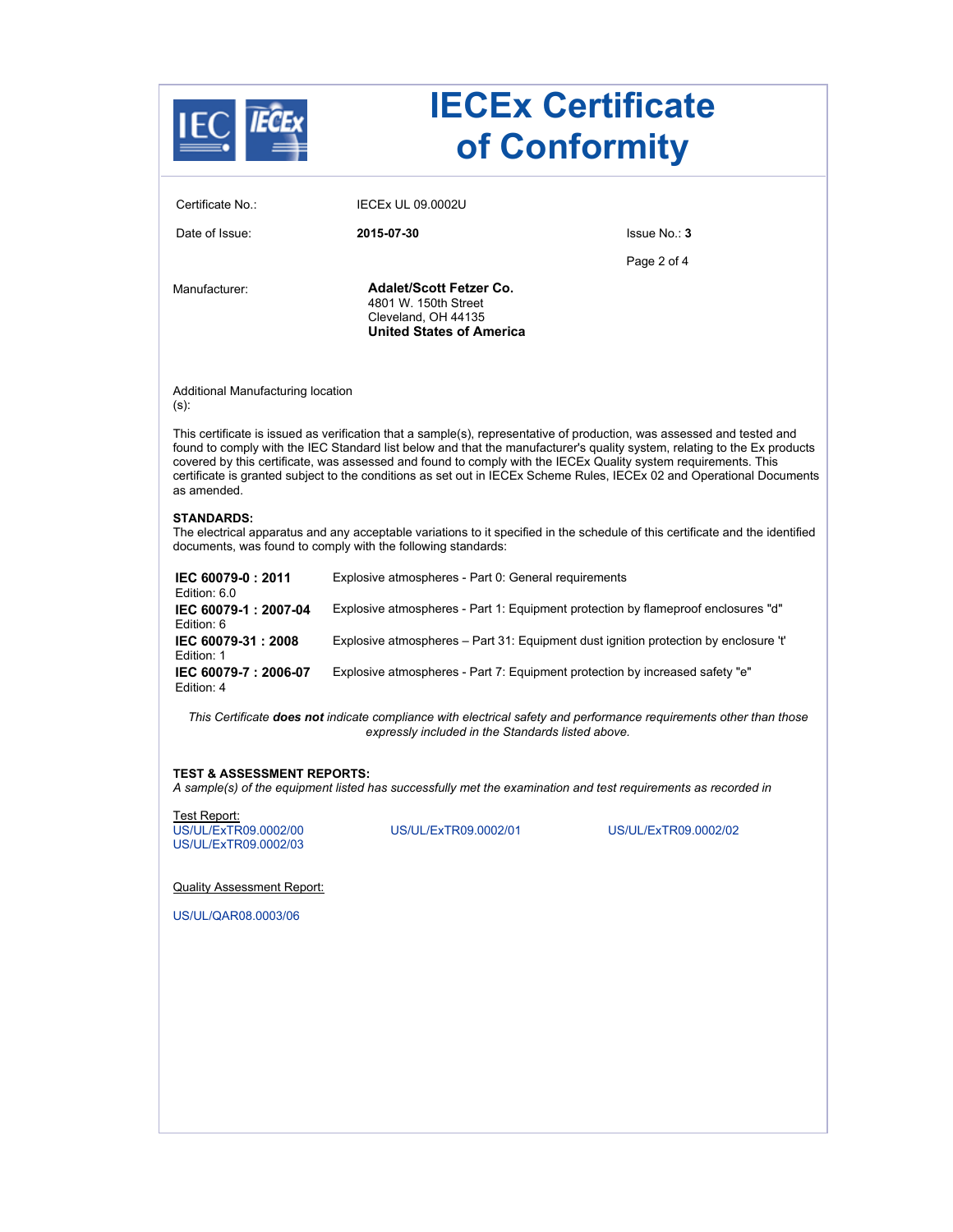| <b>IECEx Certificate</b><br>of Conformity |                                                                                  |                                                                                                                                                                                                                                                                                                                                                       |  |
|-------------------------------------------|----------------------------------------------------------------------------------|-------------------------------------------------------------------------------------------------------------------------------------------------------------------------------------------------------------------------------------------------------------------------------------------------------------------------------------------------------|--|
| Certificate No.:                          | <b>IECEX UL 09.0002U</b>                                                         |                                                                                                                                                                                                                                                                                                                                                       |  |
| Date of Issue:                            | 2015-07-30                                                                       | Issue No.: 3                                                                                                                                                                                                                                                                                                                                          |  |
|                                           |                                                                                  | Page 3 of 4                                                                                                                                                                                                                                                                                                                                           |  |
|                                           | <b>Schedule</b>                                                                  |                                                                                                                                                                                                                                                                                                                                                       |  |
| <b>EQUIPMENT:</b>                         | Equipment and systems covered by this certificate are as follows:                | The E-Series pushbutton and selector switch operators are intended for connection to the Cat. No. EBT contact block via                                                                                                                                                                                                                               |  |
|                                           | position, three-position, and spring-return keyed and non-keyed (knob) versions. | a mounting bracket manufactured by Adalet and intended to be mounted in an increased safety enclosure. The<br>pushbuttons come in a metallic flat-head version in black, green, or red, a metallic mushroom-head version in black or<br>red, and a mushroom-head push-pull version in red. The selector switches have a plastic knob and come in two- |  |
|                                           | Please see Annex for additional details and Schedule of Limitations.             |                                                                                                                                                                                                                                                                                                                                                       |  |
|                                           |                                                                                  |                                                                                                                                                                                                                                                                                                                                                       |  |
|                                           |                                                                                  |                                                                                                                                                                                                                                                                                                                                                       |  |
|                                           |                                                                                  |                                                                                                                                                                                                                                                                                                                                                       |  |
|                                           |                                                                                  |                                                                                                                                                                                                                                                                                                                                                       |  |
|                                           |                                                                                  |                                                                                                                                                                                                                                                                                                                                                       |  |
|                                           |                                                                                  |                                                                                                                                                                                                                                                                                                                                                       |  |
| <b>CONDITIONS OF CERTIFICATION: NO</b>    |                                                                                  |                                                                                                                                                                                                                                                                                                                                                       |  |
|                                           |                                                                                  |                                                                                                                                                                                                                                                                                                                                                       |  |
|                                           |                                                                                  |                                                                                                                                                                                                                                                                                                                                                       |  |
|                                           |                                                                                  |                                                                                                                                                                                                                                                                                                                                                       |  |
|                                           |                                                                                  |                                                                                                                                                                                                                                                                                                                                                       |  |
|                                           |                                                                                  |                                                                                                                                                                                                                                                                                                                                                       |  |
|                                           |                                                                                  |                                                                                                                                                                                                                                                                                                                                                       |  |
|                                           |                                                                                  |                                                                                                                                                                                                                                                                                                                                                       |  |
|                                           |                                                                                  |                                                                                                                                                                                                                                                                                                                                                       |  |
|                                           |                                                                                  |                                                                                                                                                                                                                                                                                                                                                       |  |
|                                           |                                                                                  |                                                                                                                                                                                                                                                                                                                                                       |  |
|                                           |                                                                                  |                                                                                                                                                                                                                                                                                                                                                       |  |
|                                           |                                                                                  |                                                                                                                                                                                                                                                                                                                                                       |  |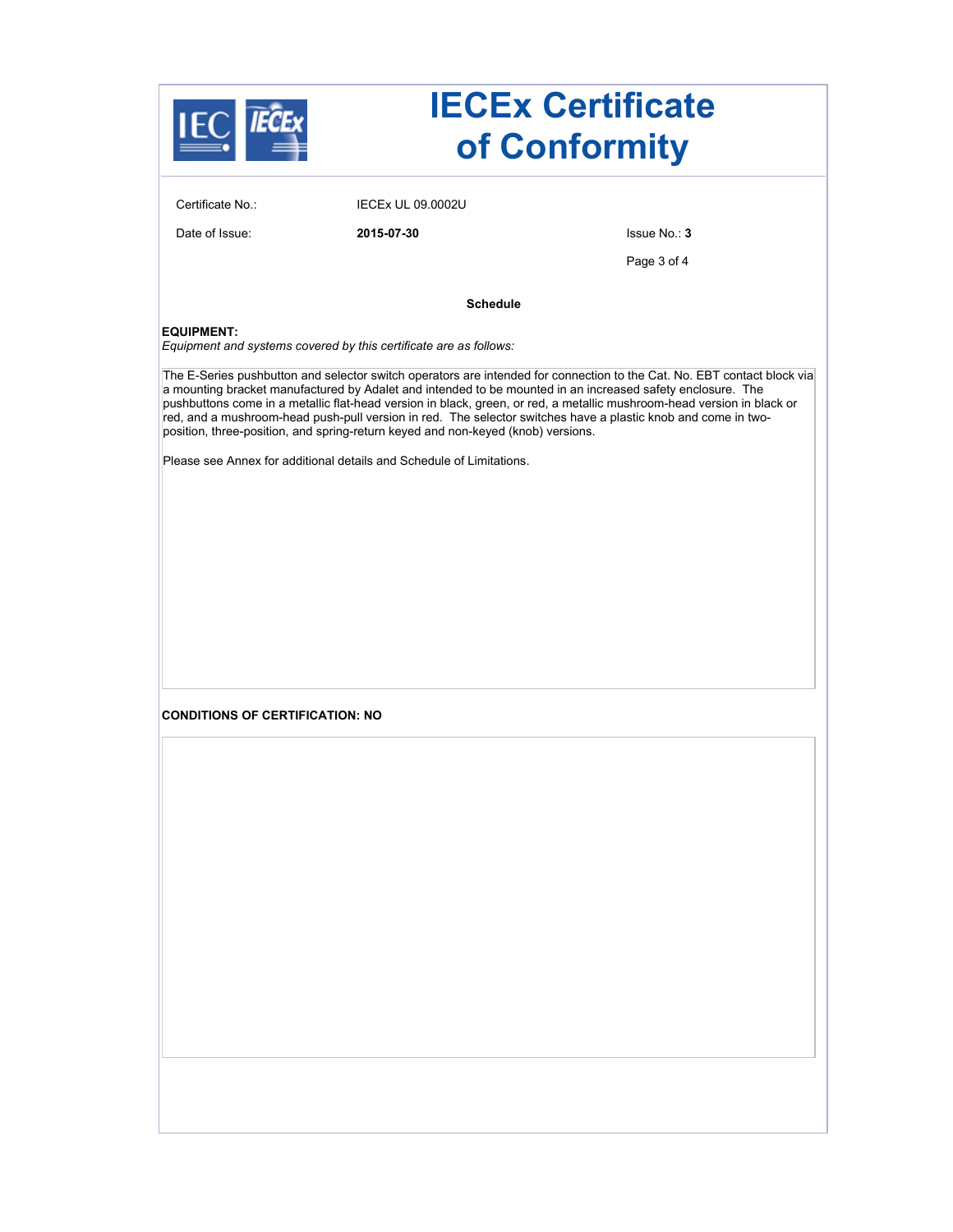

# **IECEx Certificate of Conformity**

Certificate No.: IECEx UL 09.0002U

Date of Issue: **2015-07-30** Issue No.: **3**

Page 4 of 4

#### **DETAILS OF CERTIFICATE CHANGES (for issues 1 and above):**

Issue 1: Updated drawings and nomenclature to reflect the addition of the Lexan Cover. Added a Condition for Safe Use. Also, evaluated Push Button and Selector Switches to IEC 60079-31.

Issue 2: The E Series devices are updated to the latest versions of the standards and the ambient range was modified to -40°C on the low end from -55°C to account for gasket COT ranges.

Issue 3: Updated drawings with the correct gasket parameters.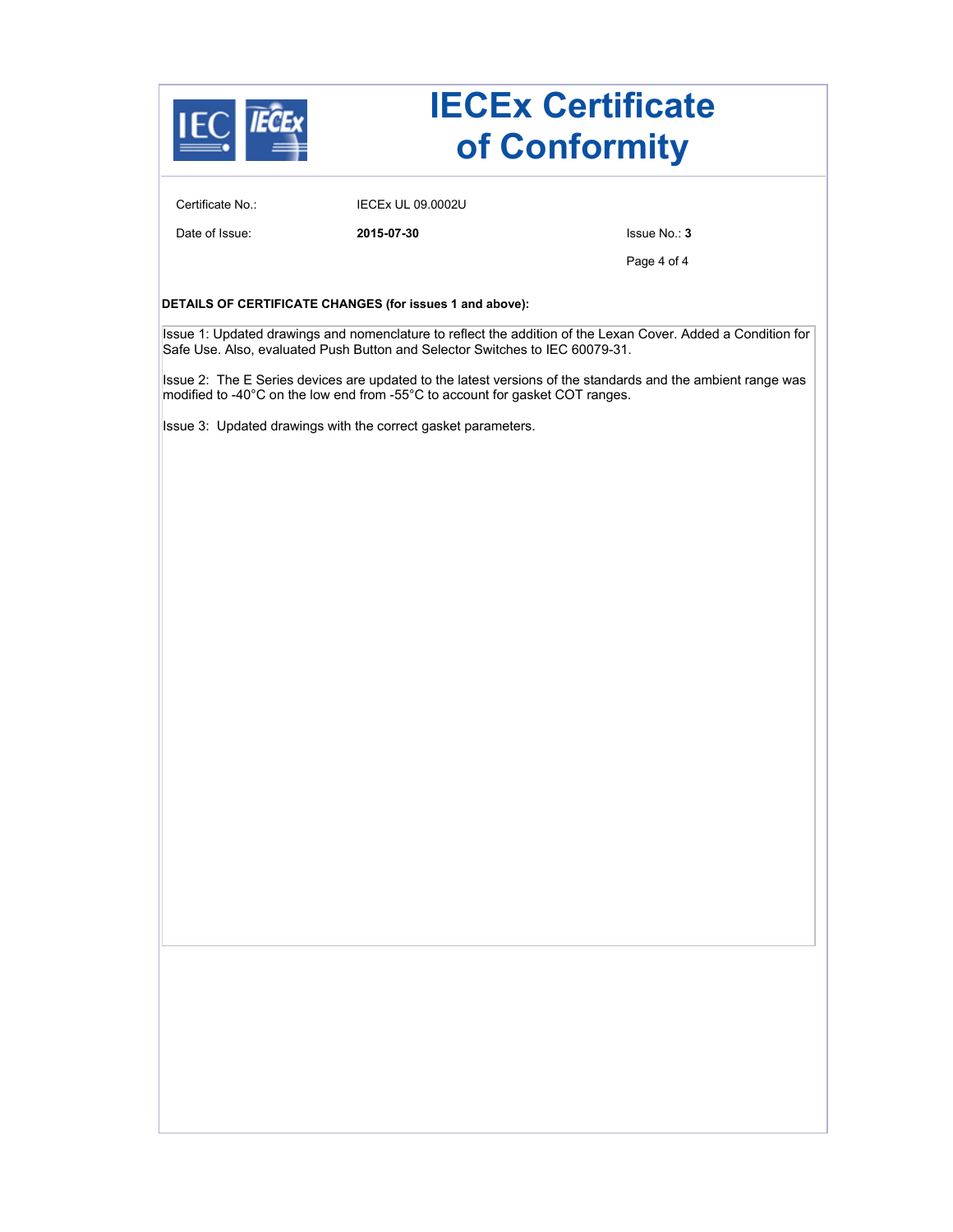### **Annex to IECEx UL 09.0002U Issue 2**

Nomenclature for E-Series Pushbuttons:

| <b>EHP</b> | ВM |
|------------|----|
| ı          | "  |

- **I** Pushbutton Series
- EHP Series Designation

**II** – Pushbutton Version

B – Metallic flat-head in black, green, or red

BM – Metallic mushroom-head in black or red

PM – Metallic mushroom-head push-pull head in red

PLC – Metallic flat-head in black, green, or red, with pad-lockable Lexan cover

Nomenclature for E-Series Selector Switches:

| EH | $\overline{\mathsf{S}}$ | R2 | <u>LC</u> |  |
|----|-------------------------|----|-----------|--|
|    | Ш                       | Ш  | IV        |  |

**I** – Selector Switch Series

EH – Series Designation

- **II**  Selector Switch Version
- S Knob Selector Switch
- KS Keyed-Selector Switch